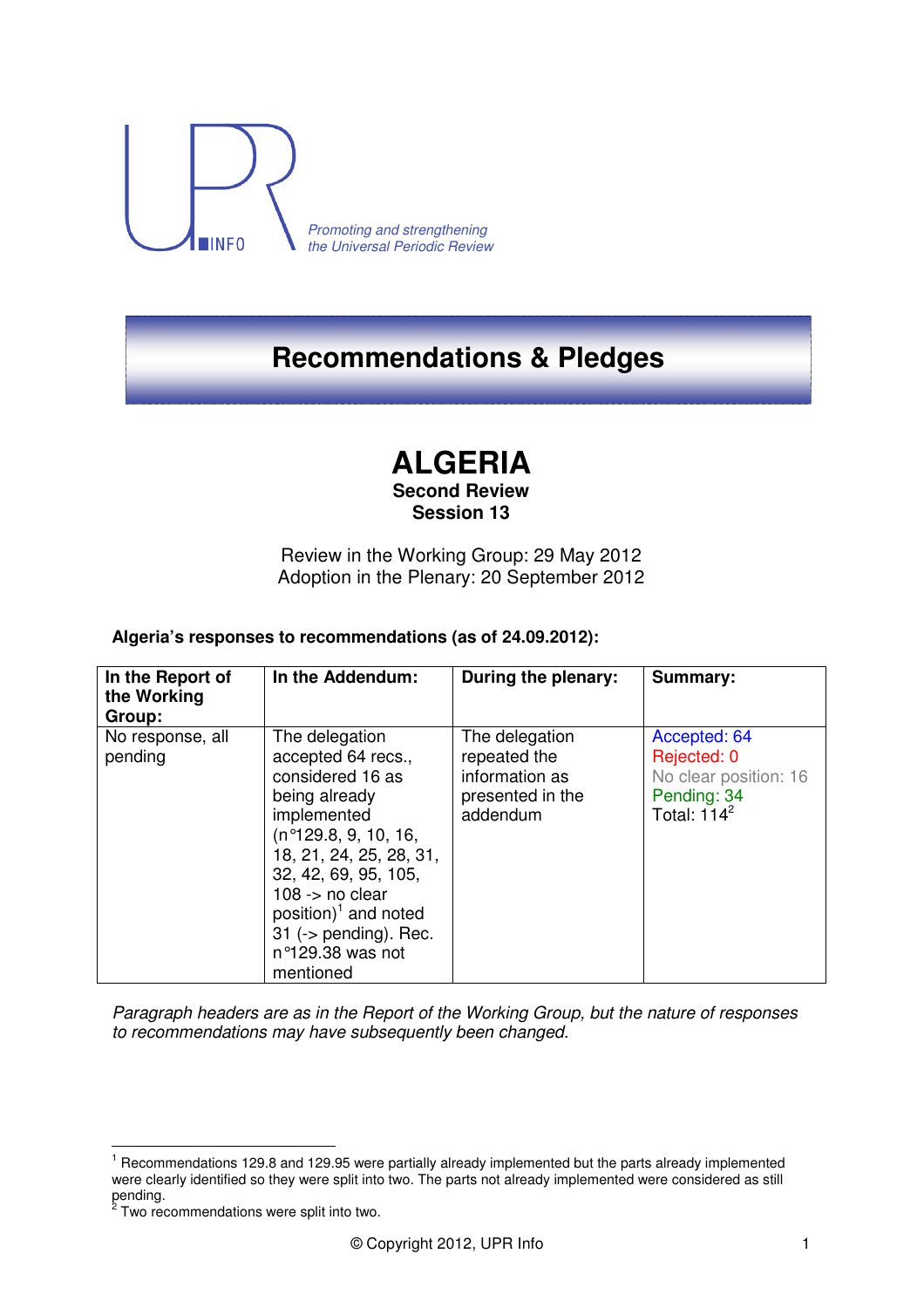#### **List of recommendations contained in Section II of the Report of the Working Group A/HRC/21/13:**

**129. The following recommendations will be examined by Algeria which will provide responses in due time, but no later than the twenty-first session of the Human Rights Council in September 2012:** 

P - 129.1. Ratify (Slovakia, Slovenia, Spain, Hungary), or consider ratifying (Costa Rica) the Rome Statute of the International Criminal Court including its Agreement on Privileges and Immunities (Slovakia), and fully align its national legislation with all obligations under the Rome Statute (Slovenia, Latvia, Hungary) including incorporating the Rome Statute definition of crimes and general principles, as well as adopting provisions enabling cooperation with the Court (Latvia);

P - 129.2. Ratify the 1961 Convention on the Reduction of Statelessness (Slovakia);

P - 129.3. Sign and ratify the Optional Protocol to CRC on a communications procedure (Slovenia) or consider an early ratification of the third Optional Protocol to CRC on a communications procedure (Slovakia);

P - 129.4. Ratify OP-CAT (Slovenia, Sweden);

P - 129.5. Ratify CED (Uruguay, Chile, France);

P - 129.6. Complete the accession (Iraq), evaluate the possibility of ratifying (Argentina) the International Convention on the protection of all persons from enforced disappearances (Spain);

P - 129.7. Recognize at the moment of ratification the CED's competence to receive and review communications from individuals, who allege that they are victims of violations in conformity with article 31 of the CED (Uruguay);

129.8. Ratify P - the ILO Conventions 169 and NC - 189 (Iraq) P - as well as the ILO Convention on decent work for domestic workers (Burkina Faso);

NC - 129.9. Ratify the international human rights instruments to which it is not yet party, especially those relating to migrant workers and members of their family (Burkina Faso);

NC - 129.10. Consider taking measures to implement CRPD, including harmonizing domestic legislation with the Convention and promoting public policies to guarantee that persons with disabilities enjoy all their rights on equal conditions (Costa Rica);

A - 129.11. Implement the recommendations made by the Special Rapporteur on freedom of opinion and expression following his 2011 visit (France);

P - 128.12. Review its legislation and practices to guarantee the free exercise of the right to freedom of assembly and freedom of expression, with any limitations other than those under international law (Mexico), review all laws that are restricting freedom of expression and the press (The Netherlands);

A - 129.13. Further strengthen laws and policies to protect the freedom of religion and belief, as well as the freedom of expression, association and assembly (Namibia);

P - 129.14. Lift restrictions on the right to freedom of assembly, in line with the ICCPR (Norway);

P - 129.15. Lift restrictions on the right to freedom of assembly and freedom of information that are contrary to the ICCPR (France);

NC - 129.16. Promote, protect and respect the right to freedom of expression, assembly and association in compliance with country's international human rights obligations (Slovakia);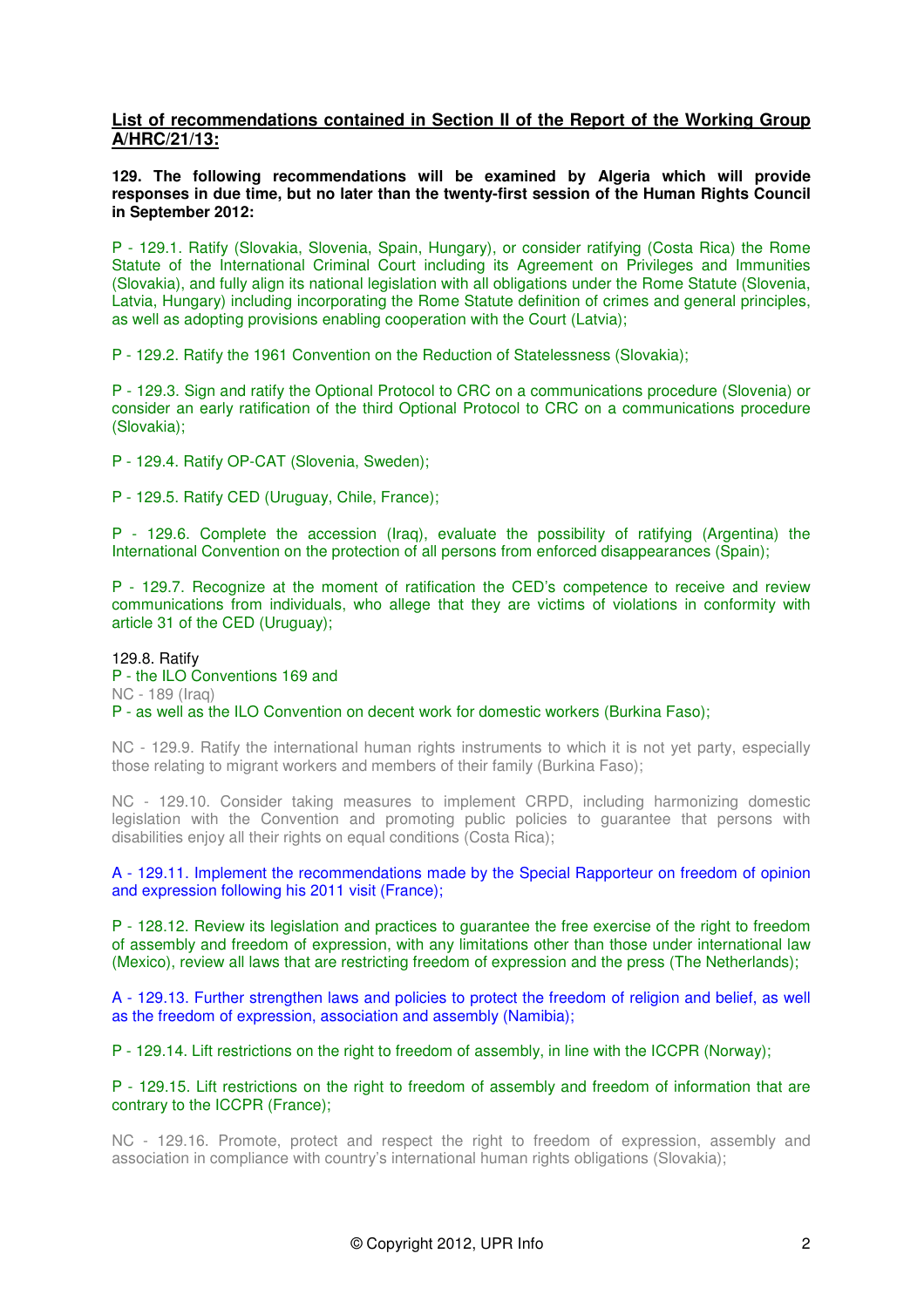#### P - 129.17. Lift de jure and de facto the state of emergency in the Algiers Wilaya and fully guarantee the enjoyment of the right to freedom of expression and assembly for all citizens (Belgium);

NC - 129.18. Following the lifting of the State of Emergency in February 2011, promptly take measures to bring all other legislation and decrees in conformity with its international obligations aimed at fully ensuring freedom of expression, including on the internet, and freedom of peaceful assembly and of association (Canada);

P - 129.19. Replace the Law 12-06 of 12 January 2012 by a law on association that will be more in conformity with international standards on this issue (Belgium);

A - 129.20. Continue to take measures for the holding of public meetings and assemblies in keeping with the newly adopted laws of the country (Russian Federation);

NC - 129.21. Release all persons who are detained solely for having exercised their freedom of expression and to revoke all legal provisions penalizing the right of freedom of expression (Switzerland);

P - 129.22. Prior to the next elections in 2014, review legislation in the areas of freedom of expression, association, assembly and religion to ensure full compatibility with Algeria's international obligations (United Kingdom);

P - 129.23. Remove impermissible barriers to free assembly and expression, including those prohibiting demonstrations in Algiers (United States),take further measures to guarantee the right to freedom of expression, the right of peaceful assembly, and the right to freedom of association (Australia);

NC - 129.24. Reinforce its legal measures on strengthening political parties and electoral system (Iran (Islamic Republic of));

NC - 129.25. Repeal all legislative measures criminalising the exercise of the right of freedom of religion (Switzerland);

A - 129.26. Develop a comprehensive Women Rights Plan, aimed at eliminating discriminatory practices, as is reflected in CEDAW's report of February 2012 (Spain), examine systematically its laws with the aim of putting them in conformity with CEDAW (Switzerland) and continue to promote initiatives to empower women of the country at an economic, political and social level, doubling efforts to eliminate discriminatory practices which still affect them, as reflected in CEDAW's report of February this year (Chile);

A - 129.27. Continue addressing the special needs of women in their strategy for the promotion and protection of human rights of its people (Uganda);

NC - 129.28. Continue efforts in order to increase participation of women in political, public and professional spheres (Greece) and enhance its efforts to strengthen women's leadership and participation in politics and public service (Indonesia);

A - 129.29. Continue its national policy to promote equal opportunities and treatment of women in respect of employment (Côte d'Ivoire);

P - 129.30. Review and eliminate laws that discriminate against women, especially in issues of inheritance, and bring in line with international standards (Mexico);

NC - 129.31. Repeal laws that discriminate against women in order to strengthen gender equality (Namibia);

NC - 129.32. Uphold women's rights so that women can fully participate in the social, cultural, economic and political spheres of their society (Namibia);

A - 129.33. Continue to adopt legislation and strengthen policies to promote the protection of, and respect for the rights of women and their role in society and in the development process, and review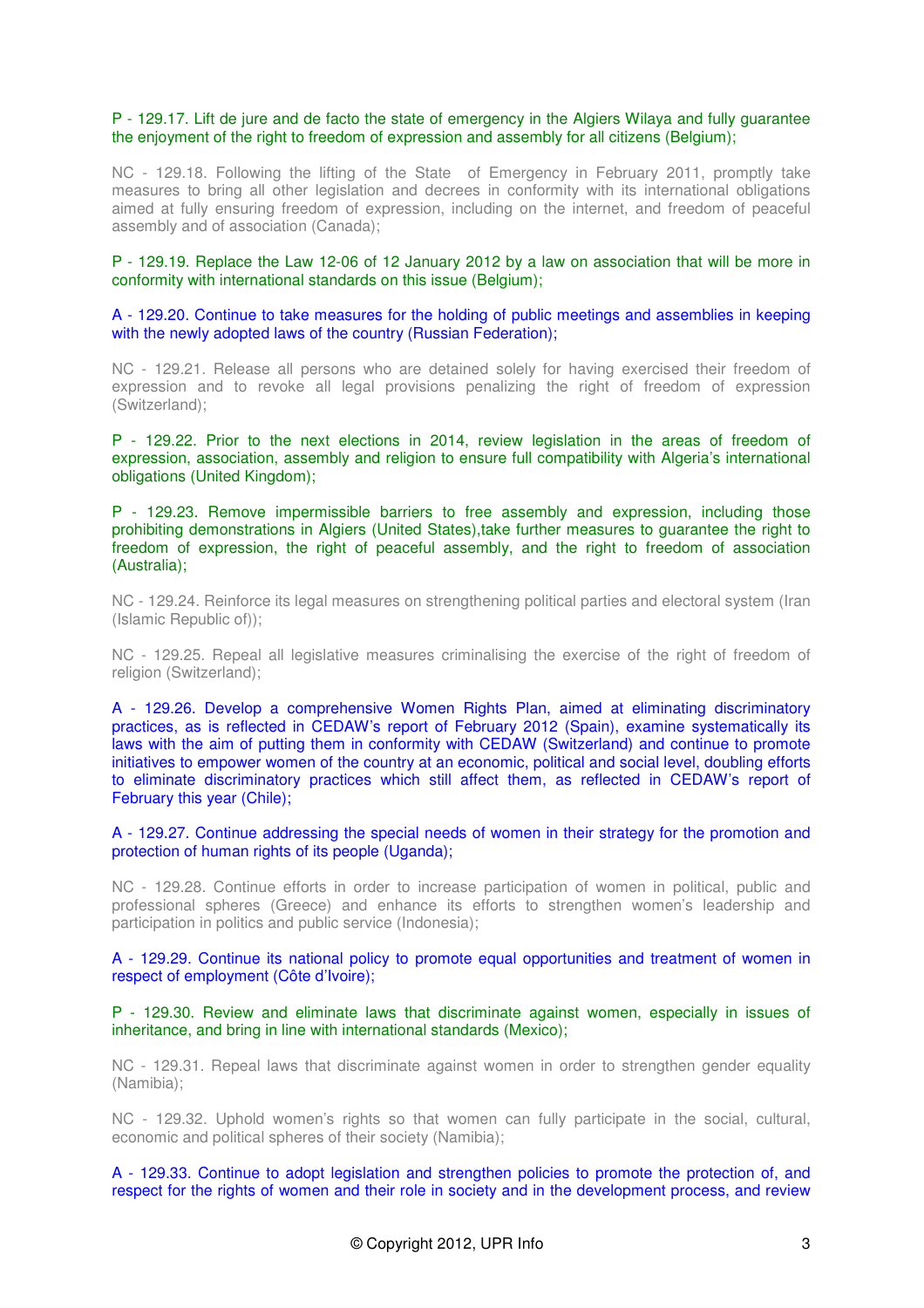related legislation in order to ensure that there is no deterioration in the legal status of women (Egypt);

A - 129.34. Continue efforts aiming at empowering women in the society (Turkey);

A - 129.35. Continue its efforts to promote and protect the rights of women (Pakistan);

A - 129.36. Continue to promote women's rights as well as their participation in the society and decision making process (Palestine);

A - 129.37. Continue to strengthen (Republic of Moldova) and promote gender equality and to safeguard the rights of women (Singapore);

P - 129.38. Introduce efficient legislative and policy measures that would promote gender equality and eliminate gender-based discrimination, including conducting appropriate awareness-raising campaigns to combat traditional negative stereotypes and attitudes on the role of women in society, with particular focus on rural areas (Slovakia), repeal all discriminatory provisions in national law based on gender (The Netherlands);

A - 129.39. Intensify its efforts in promoting equal opportunity and treatment for women in other aspects, such as employment, education and family life, as well as to adopt necessary legislation to prohibit and criminalize all forms of violence against women and domestic violence (Thailand);

A - 129.40. Continue to strengthen its consistent efforts to combat violence against women (Lebanon) and its efforts support to women victims of domestic violence and to bring offenders to justice (Brazil);

A - 129.41. Consider the adoption of new legislation on violence against women, suggested also by CEDAW (Italy) covering inter alia domestic violence and sexual crimes against women (Uganda);

NC - 129.42. Conduct an awareness-raising campaign to ban violence against women (Jordan);

P - 129.43. Criminalise domestic and marital violence (Togo);

A - 129.44. Produce the necessary funding in order to concretizing the strategy with the aim of eliminating violence against women and to criminalize such offence (Sweden) and continue the national strategy that was set up by the government of Algeria to combat violence against women by setting up adequate legislative and judicial guarantees (United Arab Emirates);

A - 129.45. Take robust measures to ensure incidents of violence against women are prosecuted and that protection for victims from retaliation is assured (United States of America);

A - 129.46. Pursue efforts to fight violence against women (Bahrain);

A - 129.47. Further strengthen law enforcement and judicial system in the effort to address impunity and prevent the incidence of violence as well as sexual abuse of women and girls (Malaysia);

A - 129.48. Continue their endeavours and engagement with all stakeholders for an effective implementation of the programs for the promotion and protection of the rights of women and children (Indonesia) and continue its legal actions on their protection (Iran (Islamic Republic of));

A - 129.49. Continue efforts to promote and protect the rights of women and children (Kuwait);

A - 129.50. Take into account its international human rights commitments when conducting the process of institutional and national policies reforms started in 2011 (Nicaragua);

A - 129.51. Advance the reform and the transformation process in accordance with the aspirations of the fraternal Algerian people (Turkey);

A - 129.52. Further the on-going reform process in order to consolidate democracy and rule of law (Pakistan);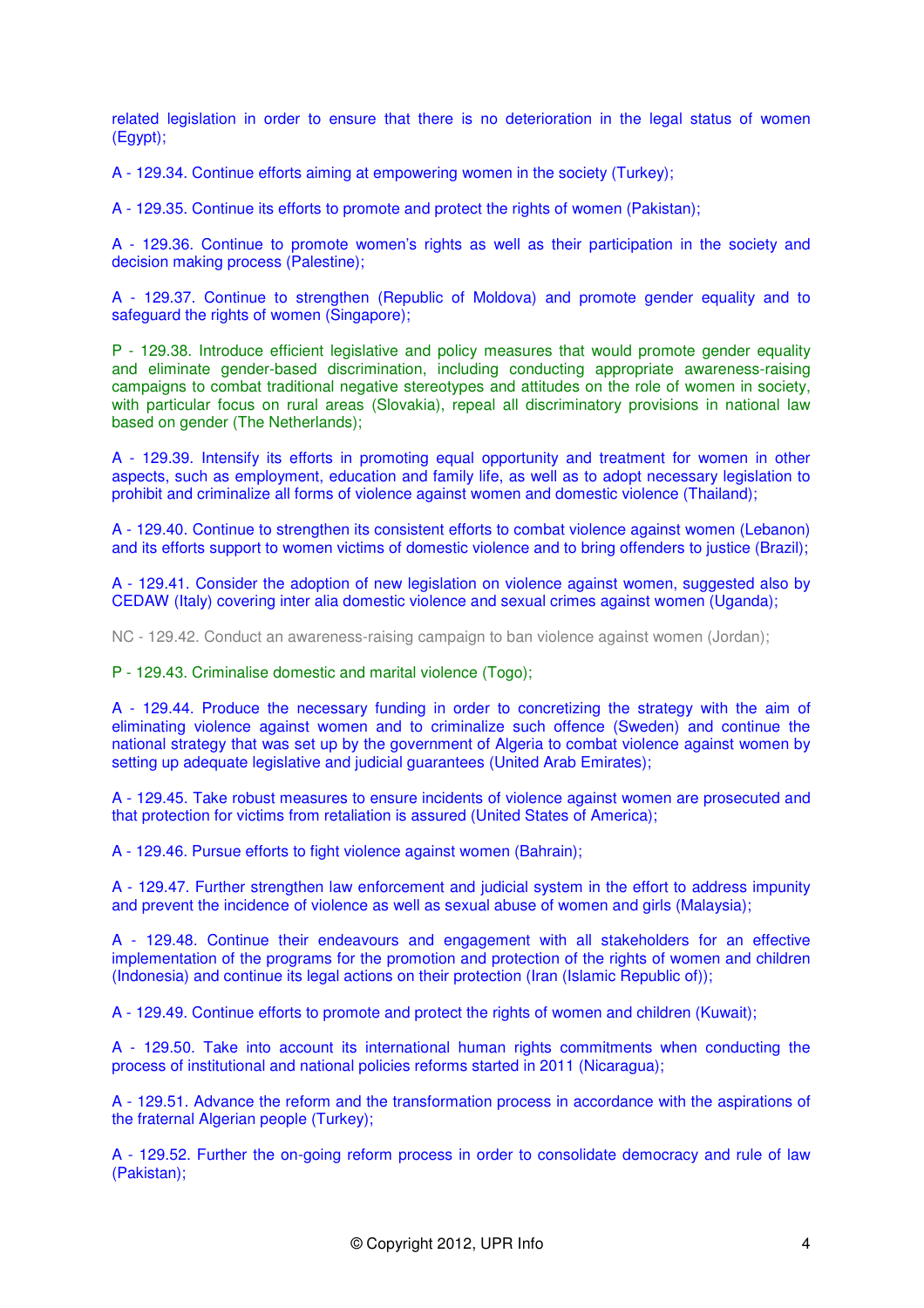A - 129.53. Allocate more resources to support the on-going reform process aimed at consolidating democracy and the rule of law (Malaysia);continue to consolidate the process (Oman), to further strengthen the country's democratization and the Rule of Law, with special focus on human rights (Spain);

A - 129.54. Strengthen the existing mechanisms for combating corruption (Turkey);

A - 129.55. Promote the measures and reforms to consolidate the rule of law and national human rights protection mechanisms (Viet Nam);

A - 129.56. Intensify efforts aimed at realizing further progress in the process of strengthening economic, social and cultural rights, and in particular the rights of children and persons with disabilities (Egypt);

A - 129.57. Consolidate economic, social and cultural rights (Palestine) and pursue its efforts in this area, particularly in the area of the right to education (Republic of Moldova);

A - 129.58. Address the geographic inequalities in access to education and school enrolment rates by creating new institutions and expanding the school transport system (Iraq);

A - 129.59. Continue social and economic reforms aimed at the creation of new jobs (Russian Federation);

A - 129.60. Carry on its efforts on education and training for the population (Iran (Islamic Republic of));

A - 129.61. Develop the industrial and social infrastructure (Russian Federation);

A - 129.62. Continue the development programmes and programmes to fight poverty by correcting the urban/rural gaps (Senegal);

A - 129.63. Continue to work towards achieving gender equality and the attainment of the MDGs for all Algerians, especially for the rural poor (South Africa) continue these efforts (Democratic People's Republic of Korea 1) to improve the quality of living of its people (Singapore);

A - 129.64. Continue to consolidate its legislative reform as well as programmes aimed at improving the basic standard of living of its people (Zimbabwe) and promote social security and labour policy (Iran (Islamic Republic of));

A - 129.65. Continue efforts to consolidate and deepen the judicial reform process so as to improve the quality of the civil service and facilitate access to justice (Angola);

A - 129.66. Take the appropriate measures to give response to the concerns raised by the civil society (Timor-Leste) to develop a social environment conducive to the empowerment of civil society, in particular, by opening up new channels aimed at reflecting the expectations of young people when it comes to structures and socioeconomic processes (Turkey);

A - 129.67. Encourage efforts undertaken by the Government to increase the involvement of the Civil Society in the public sphere (Djibouti);

P - 129.68. Modify its new law on associations, by lifting the limits on their establishment, their functioning and their financing, so as to bring this law in conformity with its obligations and in order to ensure that civil society can function freely (Canada);

NC - 129.69. Implement legal measures to limit the government's ability to deny an organization's license for political, religious, or arbitrary reasons and to not unnecessarily restrict the ability of Algerian NGOs to receive funding from foreign partners (United States of America);

A - 129.70. Enhance access to primary health care and education for people in the South, with an aim to achieve universal access for all (Thailand) and continue to work on providing health and education services for remote areas (Oman);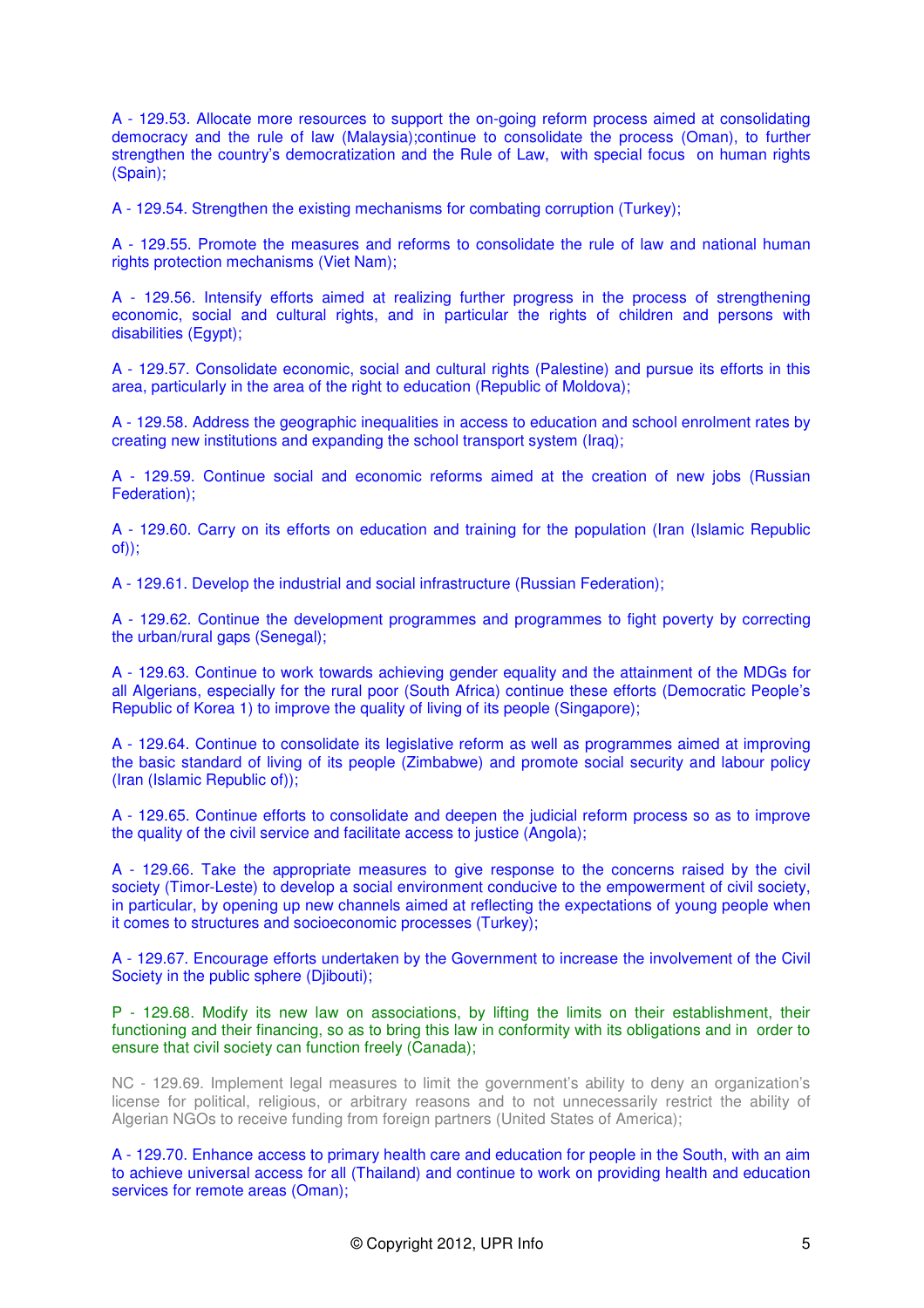A - 129.71. Continue with its project on providing health services (Palestine) and improve the health services (Russian Federation);

A - 129.72. Take additional positive measures to ensure that all citizens can enjoy basic health care, and provide the public medical institutions with sufficient medicines and medical equipment (Egypt), continue to consolidate its successful health policy, which responds to the health needs of its people (Venezuela (Bolivarian Republic of)) to implement measures that will allow to respond to health needs and guarantee universal access to these services (Cuba);

A - 129.73. Continue to promote its excellent education policy in order to eradicate school drop-out during mandatory basic education (Venezuela (Bolivarian Republic of));

A - 129.74. Strengthen its efforts to reduce the high school drop-out rates of girls at intermediate and secondary school levels (Côte d'Ivoire) and reinforce girls' education, notably in the rural areas (Togo);

A - 129.75. Continue its efforts to provide appropriate education opportunities to persons with disabilities (Ecuador) taking into account the specific needs of persons with disabilities, either in education or on health (Saudi Arabia);

A - 129.76. Continue its efforts aimed at improving access to health services and education (Bangladesh);

A - 129.77. Continue its efforts to bridge the gaps in the field of health and education in remote areas (Qatar);

A - 129.78. Continue with its education policy to ensure that children, and particularly girls, get a quality education that promotes equality and non-discrimination (Ecuador);

A - 129.79. Continue the necessary efforts in order to strengthen the right to education, and include within the education process a culture of human rights (Saudi Arabia) step up efforts to strengthen public education, awareness and capacity building programme and skill training particularly aimed at increasing awareness on human rights in the country (Malaysia);

A - 129.80. Step up efforts to provide greater access to education and health (Senegal);

A - 129.81. Promote and support programs for the youth (Djibouti),keep on its effort on health services policy and promoting the employment of youth (Iran (Islamic Republic of));develop training programmes for the youth so as to improve their access to the labour market (Sudan) step up its efforts in the field of vocational training for them as a way to lower the unemployment rate and to promote comprehensive economic and social development (China) create jobs in order to reduce unemployment amongst them (Sudan) and provide more resources for strategies and programs aimed at fighting against unemployment, especially among young people and to reduce disparities between regions and social groups, especially regarding access to education and health care (Viet Nam);

A - 129.82. Overcome its delay in the submission of its reports to the Treaty Bodies (Chad);

P - 129.83. Systematically review the family Code in order to amend and repeal all gender-based discriminatory provisions (Germany);

P - 129.84. Undertake legislative reforms, and review especially of the 1984 Family Code, to withdraw/to allow it to withdraw all its reservations to the CEDAW (Norway, Slovenia) and fully implement CEDAW by lifting its reservations (France);

P - 129.85. Withdraw its reservation to Article 2 of CEDAW and accede to the Optional Protocol to CEDAW (Australia);

P - 129.86. Consider (Slovenia, Latvia) issuing a standing invitation to Special Procedures mandate holders (Uruguay, Hungary);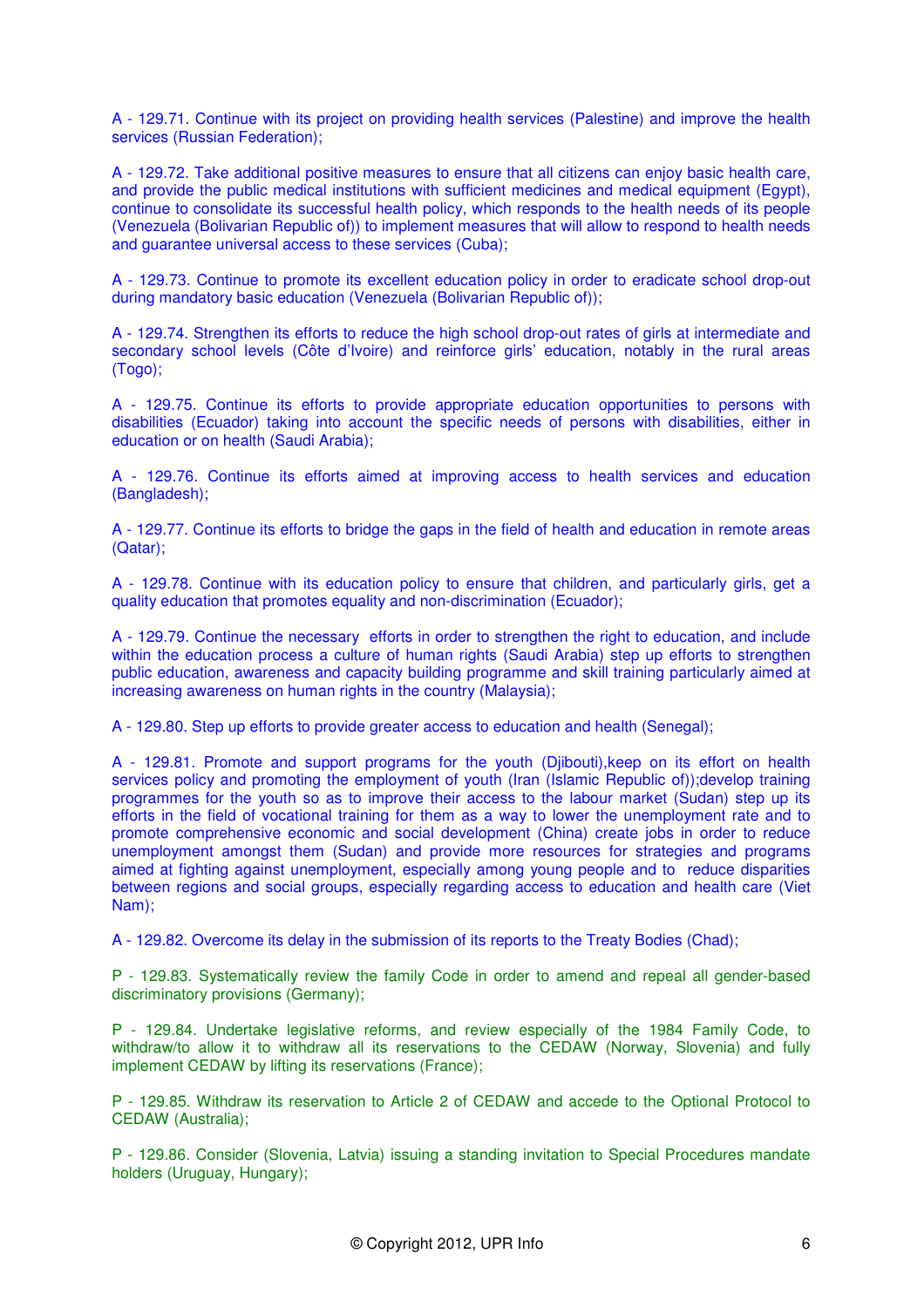P - 129.87. Respond favourably to UN Special Rapporteurs' outstanding visit requests and facilitate them when necessary (United Kingdom of Great Britain and Northern Ireland);

P - 129.88. Elaborate a timeframe for visits by the UN Special Procedures who have requested to visit Algeria, and extend invitations accordingly (Norway);

A - 129.89. Continue cooperation with the Special Procedures of the Council on the basis of its national priorities (Belarus);

P - 129.90. Take all necessary measures to abolish the death penalty and ratify, the Second Optional Protocol to the ICCPR (Norway) consider ratifying it aiming to abolish the death penalty (Belgium);

P - 129.91. Commute all the death sentences to prison sentences and ratify the second Protocol to the ICCPR in view of the definitive abolition of death penalty (France);

P - 129.92. Take all necessary measures to abrogate in its legislation the provisions allowing the application of death penalty (Switzerland), study the possibility to repeal death penalty (Argentina) and abolish it as a punishment under criminal law (Hungary);

P - 129.93. Adopt measures to combat impunity in cases of enforced disappearances during the internal conflict which took place between 1992 and 1998 (Spain);

P - 129.94. Redouble its efforts to shed light on the cases of enforced disappearances that have remained unresolved (France) investigate the enforced disappearances cases that have not yet been clarified, in order to ensure the enjoyment of the right to truth and justice for the relatives of disappeared persons (Argentina);

NC - 129.95. Respond positively to the visit request by the WGED and

P - invite the Special Rapporteur on the promotion of truth, justice, reparation and guarantees of nonrecurrence (France);

A - 129.96. Intensify efforts to promote and protect the rights of the child (Bahrain);

A - 129.97. Improve the procedures for the protection against child abuse (Qatar);

A - 129.98. Pursue its efforts to fight against violence against children (Republic of Moldova) and further combat violence against children in the school environment (Togo);

A - 129.99. Continue efforts aimed at the protection of children from violence (Jordan);

A - 129.100. Prohibit specifically and by law all corporal punishment of children at home, care institutions, penitentiary centres and any other settings, in conformity with article 19 of CRC(Uruguay), take all necessary steps to prohibit corporal punishment in all settings and align its national legislation with the provisions of the CRC (Hungary);

A - 129.101. Pay particular attention to protect childhood, as established in the strategic framework 2008–2015, through intensifying actions to enact a Children Protection Code (Chile) and fully implement the National Action Plan for Children 2008–2015 entitled "Algeria worthy of children" (Democratic People's Republic of Korea);

A - 129.102. Ensure that all cases of trafficking and sexual exploitation of children are investigated (Slovenia);

A - 129.103. Step up efforts to fight trafficking of persons and in this regard consider the possibility of developing a comprehensive national strategy for the fight against trafficking in persons (Belarus) strengthen its efforts in combating it and consider the provision of shelters for such victims (India);

P - 129.104. Extend an invitation to the Special Rapporteur on Torture (Sweden);

NC - 129.105. Establish a monitoring mechanism against torture and all other forms of ill-treatment and to allow the conduction of periodic visits in all places of detention (Germany);